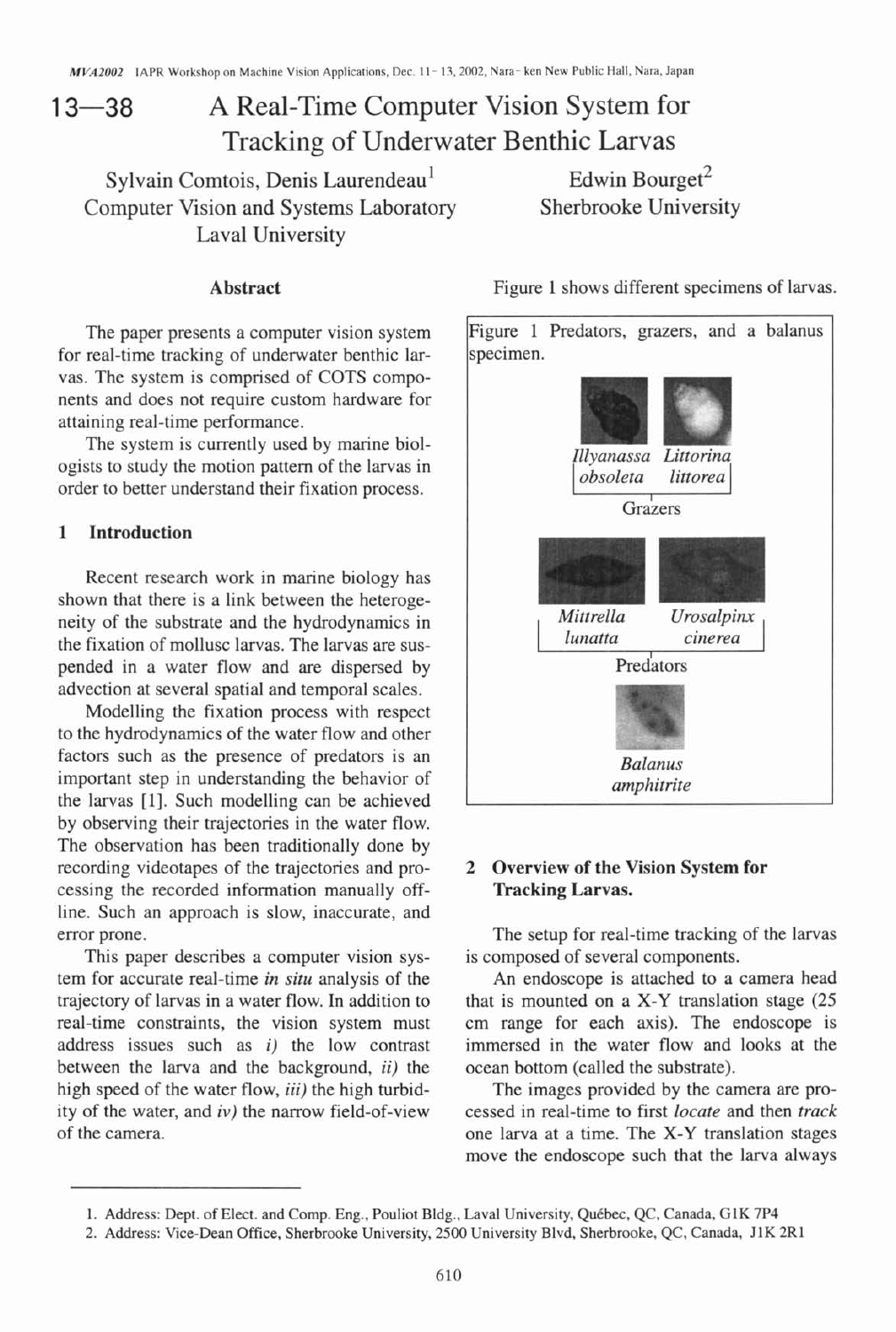remains on or near the center of the field of view subset of candidate blobs (larvas or other until fixation occurs. objects) and allows to achieve real-time analysis

In order to express the trajectories in realworld coordinates, the system needs to be calibrated.

In the calibration configuration, a target is positioned in front of the endoscope. The target is composed of an array of equally spaced black discs superimposed on a white background. The spacing between discs is known with accuracy. The intrinsic parameters of the camera are estimated with the well-known multi-plane Tsai's algorithm **[Z].** Once the intrinsic calibration parameters are estimated, the system is configured in operation mode which consists in moving the X and Y translation stages at mid-range and starting a tracking run. The principal point of the camera  $C_x$ ,  $C_y$  is considered as the origin (0, 0) of the world reference frame and all positions on a trajectory are referenced to this origin. It is straightforward to convert image coordinates to world coordinates and to compute the trajectory  $(\Delta x(t_i), \Delta y(t_i))$  at each acquisition frame  $t_i$  relative to the first frame  $t_0$ :

$$
\Delta x(t_i) = (x_i - x_0) + T_{xi}
$$
 (1)

$$
\Delta y(t_i) = (y_i - y_0) + T_{yi}
$$
 (2)

# **4 Computer vision approach for the detection and tracking of the larvas**

The graphics user interface system displays the output of the camera on the computer screen and the user clicks with the mouse on the area near a larva to initiate a tracking run.

Due to the real-time constraints, the image processing algorithms needed to track the larvas must remain simple yet robust and reliable. Figure 2 shows the different steps that were implemented to process each image frame in order to track a larva that has been chosen by the user. Experimental results are presented for most of these steps.

The adopted image processing strategy only performs time-consuming operations on a small

(30 frames/sec acquired by a Matrox Meteor II **3 Calibration of the system** frame grabber) on a Dual Pentium-3 with a 500 **Mhz** clock rate with 256 Mbytes of RAM.